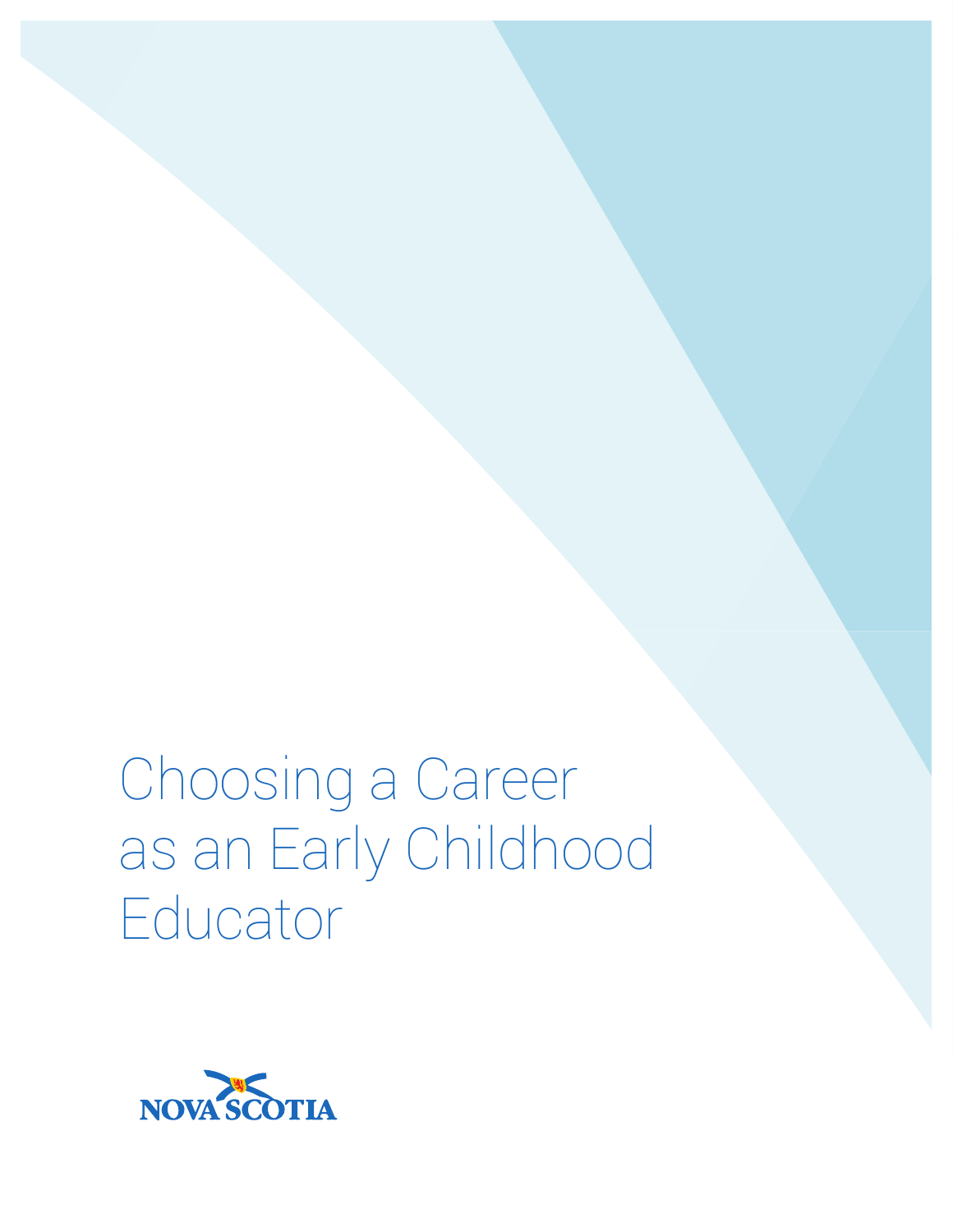© Crown copyright, Province of Nova Scotia, 2018

Choosing a Career as an Early Childhood Educator Department of Education and Early Childhood Development July 2018 ISBN: 978-1-55457-869-6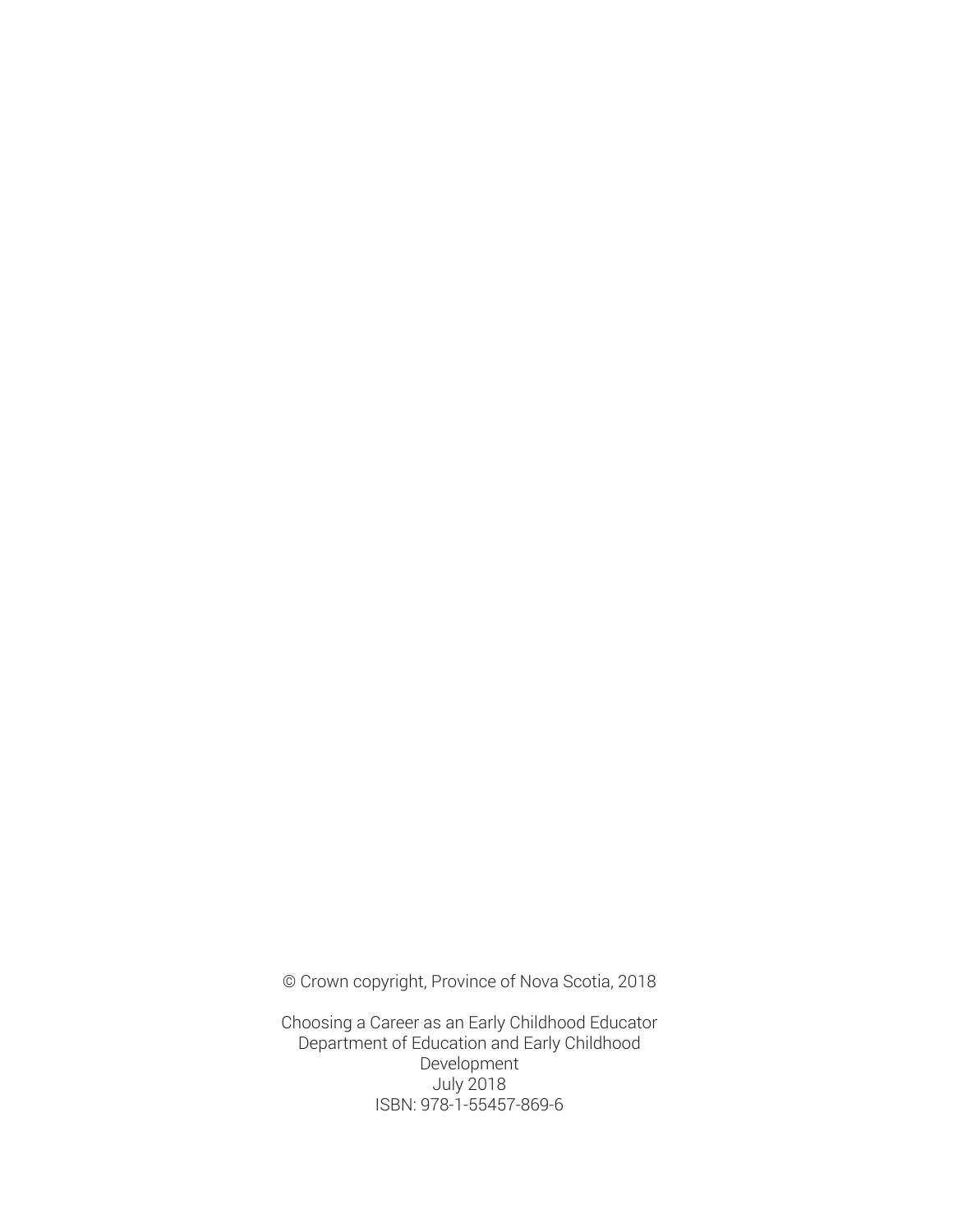## INTRODUCTION

A career in early childhood education offers a range of opportunities to work with young children and their families — children from birth through 12 years of age.

This document provides information about where you can work, what it is like to be an early childhood educator (ECE), what education and training is available, what financial support is available, and who to call for more information.

### CAREER PATHWAYS

Multiple career paths are available to early childhood educators:

### Licensed Child Care Centres

Child care centres are licensed under the authority of the Day Care Act and Regulations. This ensures that standards pertaining to the health, safety, and general well-being of children are maintained. The delivery of quality early childhood education programs involves educators with program and child development expertise who work in partnership with families and provide playbased, inclusive programming to nurture the best developmental outcomes for young children. Licensed child care centres hire early childhood educators, cooks, and support staff. Recruitment is the responsibility of child care centre operators.

Online directory of all facilities by name, type, and/or location: https://nsbr-online-services.gov.ns.ca/DCSOnline/ECDS/loadSearchPage.action

### Family Home Day Care Agencies

Family home day care agencies are licensed under the authority of the Day Care Act and Regulations to approve, manage, and monitor private care providers in their homes. Licensing is voluntary for in-home care providers themselves. Licensing provides in-home care providers with professional support and help to enhance their services. Agencies hire trained consultants to support the care providers. Individuals who provide child care in their own home may choose to register with an agency to become an approved home. Recruitment is the responsibility of the agency.

Online directory of all agencies by name and/or location: https://nsbr-online-services.gov.ns.ca/DCSOnline/ECDS/loadSearchPage.action

### Pre-Primary Programs

Pre-primary programs are child-centered, play-based programs for four-year-old children the year before they start school. These programs help children transition into the school system and give children the best start to succeed in school and life. Programs are established in various schools across the province and staffed by early childhood educators (ECE).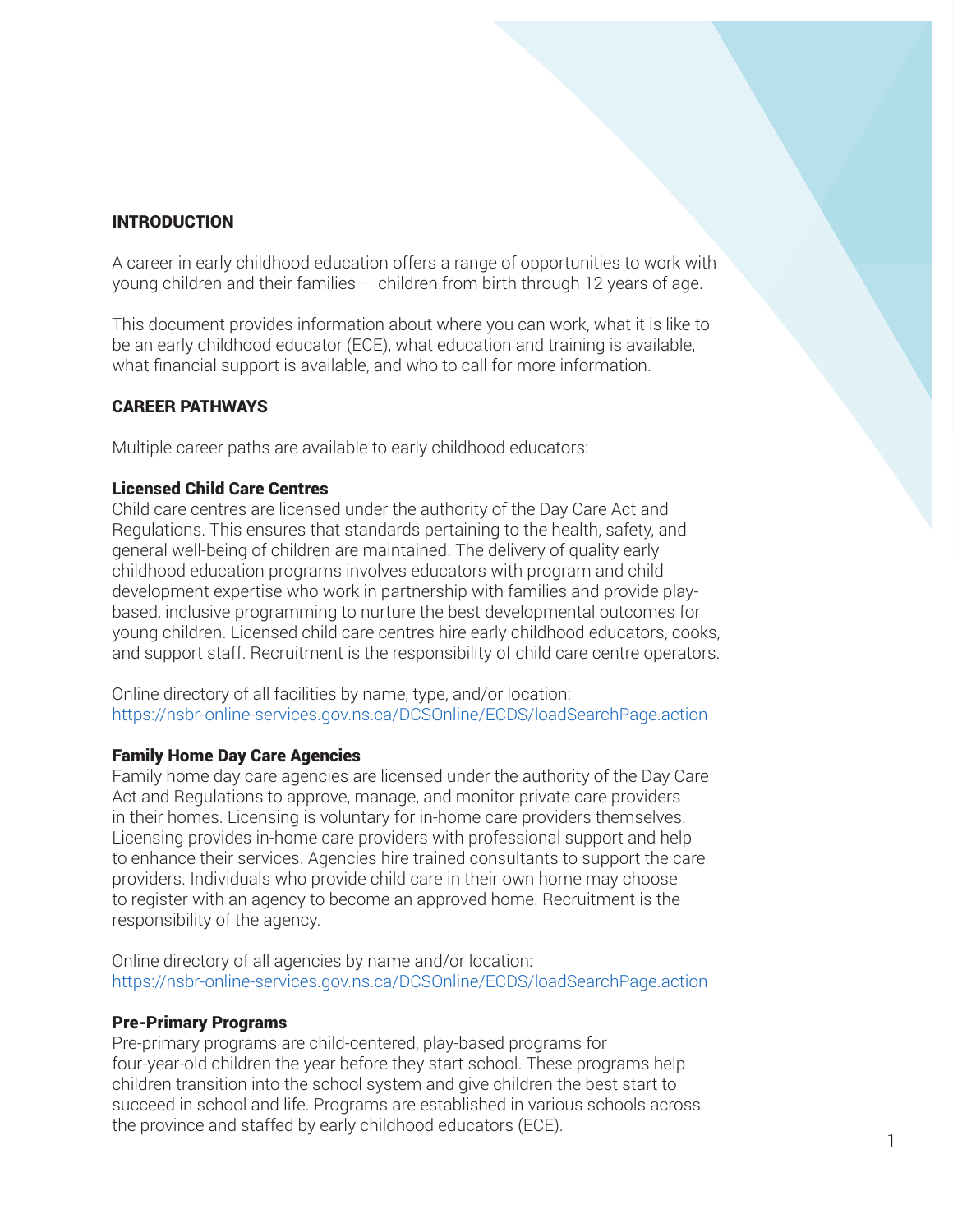ECEs have the background and expertise to support early childhood learning and development and the relationship building skills to welcome families into a school community. Recruitment is the responsibility of the seven Regional Centres of Education and the Conseil scolaire acadien provincial (CSAP).

Available positions are posted on their individual websites: https://www.ednet.ns.ca/our-schools-boards

## Other career opportunities

- Childhood Development Intervention Services https://www.ednet. ns.ca/earlyyears/families/earlyinterventionprograms.shtml
- Family Resource Centres https://novascotia.ca/coms/families/ prevention-and-early-intervention/family-resource-centres.html
- Literacy-based programs for children and families
- Any other setting where young children and their families are the focus of the program's purpose

# Wages and salaries

Wages are at the discretion of the employer and vary according to level of education and experience, the type of work to be undertaken, and the number hour worked per week.

**ECE diploma:** An ECE with a two-year diploma from a recognized college who works in a government funded regulated childcare centre starts at a minimum rate of \$17/hour (about \$30,000/year). Wages increase depending on circumstances such as the area and type of work, experience in the field among other reasons.

**Undergraduate degree:** An experienced ECE with a degree can earn up to \$72k or higher depending on the opportunity, education (such as a Child and Youth Study degree), and employer.

ECEs can work for a variety of organizations, such as regulated child care centres, regional centres for education, and public sector organizations like family resource, Department of Education and Early Childhood Development, early intervention, and colleges and universities. Examples of positions:

- trained ECE staff (level 1, 2, 3, School Age) and Pre-Primary Program
- program staff responsible for pre-primary program and early childhood education
- developmental intervention staff responsible for providing specialized services to children
- training instructors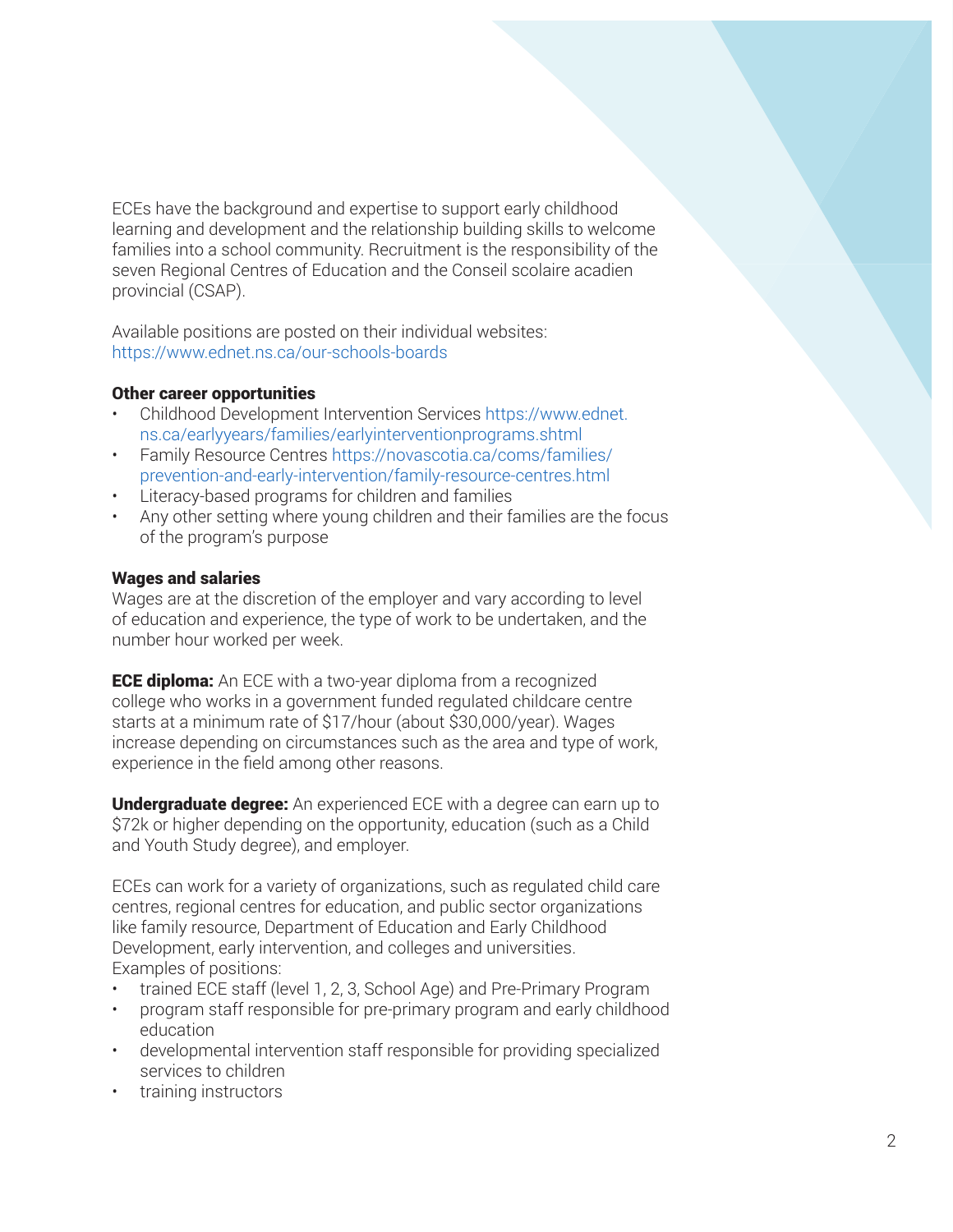## LABOUR MARKET INFORMATION

#### Nature of the Work

**ECEs:** plan, organize, and implement programs for children from between the ages of infancy and 12 years **ECE assistants:** provide care for infants and preschool- to school-age children under the guidance of early childhood educators

 $ECEs - and$ , in some cases, ECE assistants  $-$  are employed in regulated child-care centres, family home day care agencies, pre-primary programs, early intervention programs, family resource centres, and other settings where early childhood education services are provided. Supervisors of early childhood educators and assistants are included in this group.

## Job Duties

- Plan, implement, and assess developmentally appropriate indoor and outdoor learning environments for young children.
- Design programs based on the observed competencies interests and needs of children using an in-depth knowledge of child development.
- Establish and carry out a daily program that incorporates childdirected play-based activity, care routines, and transition times.
- Facilitate meaningful play experiences and interactions that support children to express themselves by listening and responding with questions or comments that extend conversations.
- Use a variety of techniques that include modelling, observing, questioning, demonstrating, and reinforcing to nurture pro-social development.
- Use knowledge of child development and developmentally appropriate strategies to support the development of self-regulation skills.
- Plan and carry out experiences that foster an understanding of a variety of cultures and value systems.
- Provide play materials and experiences that promote diversity and acceptance in interactions and attitudes.
- Participate in short-term and long-term program planning and authentic assessment.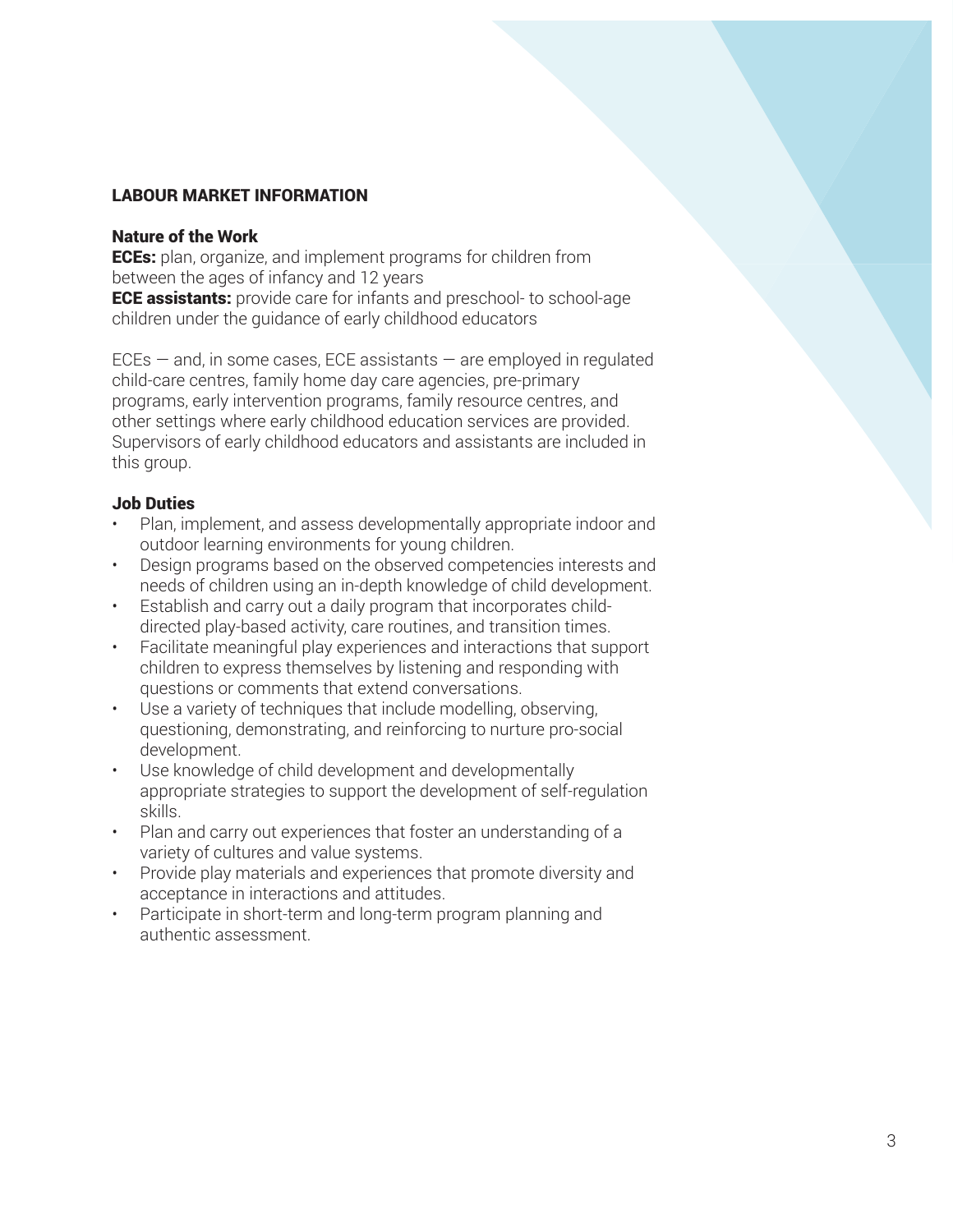#### Interests and Skills

To pursue a career in this field, you should have an interest in human growth and development, and a desire to make a difference in the lives of young children and their families. Good health and physical stamina are needed. You must respect children and families, be open-minded, imaginative, and resourceful. You need to be able to work cooperatively with a team. Strong communication skills and the ability to nurture positive relationships are essential.

Training programs across the province provide students working towards a credential in Early Childhood Education with the necessary operational skills to support day-to-day activities as well as knowledge of childhood development.

For instance, ECEs

- Have an in-depth knowledge of emotional, social, physical, cognitive, and language development of young children.
- Are role models for children by building positive relationships which reflect a respect for diversity and inclusion.
- Create diverse, inclusive, and safe environments that support early learning experiences.
- Design, implement, and reflect on how best to create engaging playbased early learning environments that reflect the children's interests and competencies.
- Have strong observation skills and ability to clearly document and reflect on those observations for assessment and planning purposes.
- Continually strive to increase their knowledge to remain current with best practices in early learning and child care.

# Job requirements

Licensing by the Department of Education and Early Childhood Development is required for work as an early childhood educator in Nova Scotia:

**Level 1 Classification:** A combination of experience and completion of some ECE program courses offered by a recognized training institution is required.

**Level 2 or 3 Classification:** Completion of a two-year college program in early childhood education or a bachelor's degree in child development is required.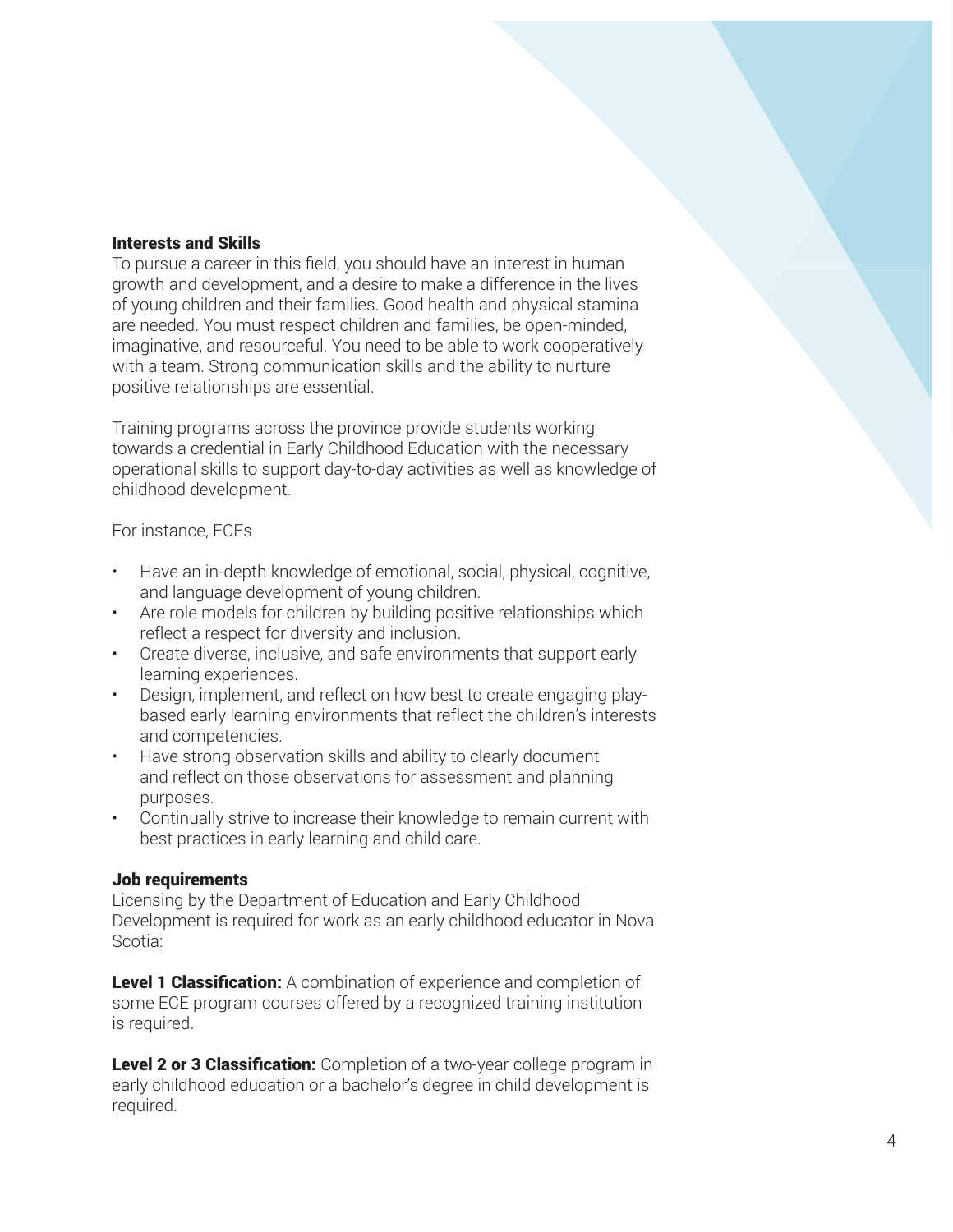# EDUCATION AND TRAINING

Diploma Program Training Institutes

| Region/Area          | Training Institute                                         |
|----------------------|------------------------------------------------------------|
| Halifax/Metro        | Nova Scotia College of Early Childhood Education           |
| Truro/Central        | Jane Norman College                                        |
| Cape Breton/Sydney   | Island Career Academy                                      |
| Cape Breton/Sydney   | NSCC - Marconi Campus (alternative year enrolment intake)  |
| Annapolis Valley     | NSCC - Kentville Campus (annual enrolment intake)          |
| South Shore/Yarmouth | NSCC - Burridge Campus (alternative year enrolment intake) |
| Northern             | NSCC - Cumberland (alternative year enrolment intake)      |
| Provincial - French  | Université Sainte-Anne (online only)                       |

*\*NSCC alternate enrolment intake: 2018: Cumberland; 2019: Marconi and Burridge; Kentville annually)*

# Degree Program Opportunities

| Region/Area   | Training Institute                                    |
|---------------|-------------------------------------------------------|
| Halifax/Metro | Mount Saint Vincent University, Child and Youth Study |

# FINANCIAL SUPPORT

The Early Years Branch offers financial support through the continuing Education Program to child care staff interested in attaining an Early Childhood Education (ECE) credential part-time while working in licensed child care centers or family home day care agencies.

Further information on the program can be found on the department website: https://www.ednet.ns.ca/earlyyears/pd/ ContinuingEducation.shtml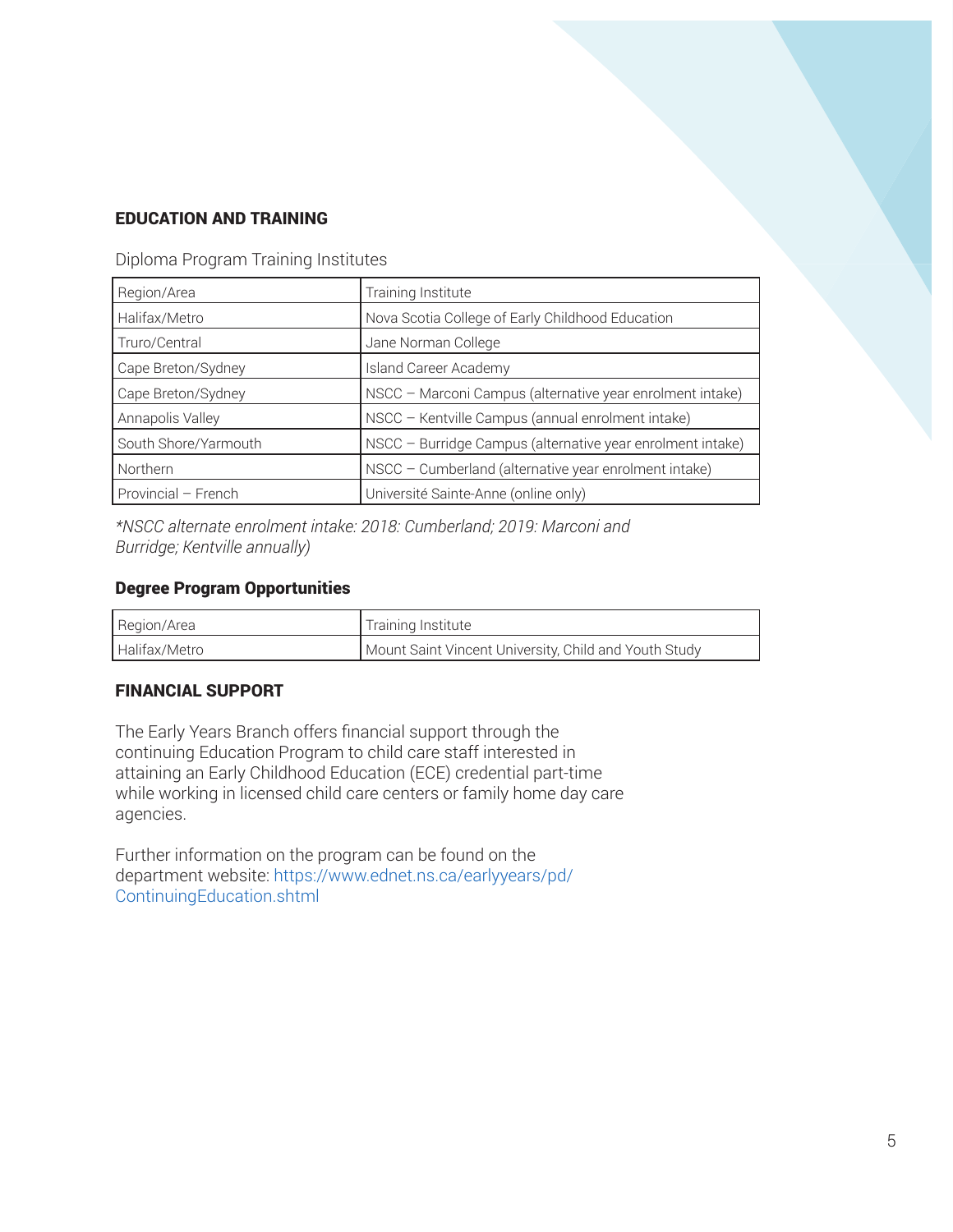## FOR MORE INFORMATION

The Early Years Branch of the Nova Scotia Department of Education and Early Childhood Development can provide more information.

- Visit their website at https://www.ednet.ns.ca/earlyyears/
- Email: Complete the general contact form found at: https://edapps.ednet. ns.ca/Surveys/TakeSurvey.aspx?SurveyID=m61M484#
- Phone the general enquiries line and ask to speak to the Coordinator of Family Home Day Care & Early Childhood Education
	- o 902-424-5168
	- o 1-888-825-7770 (toll free)